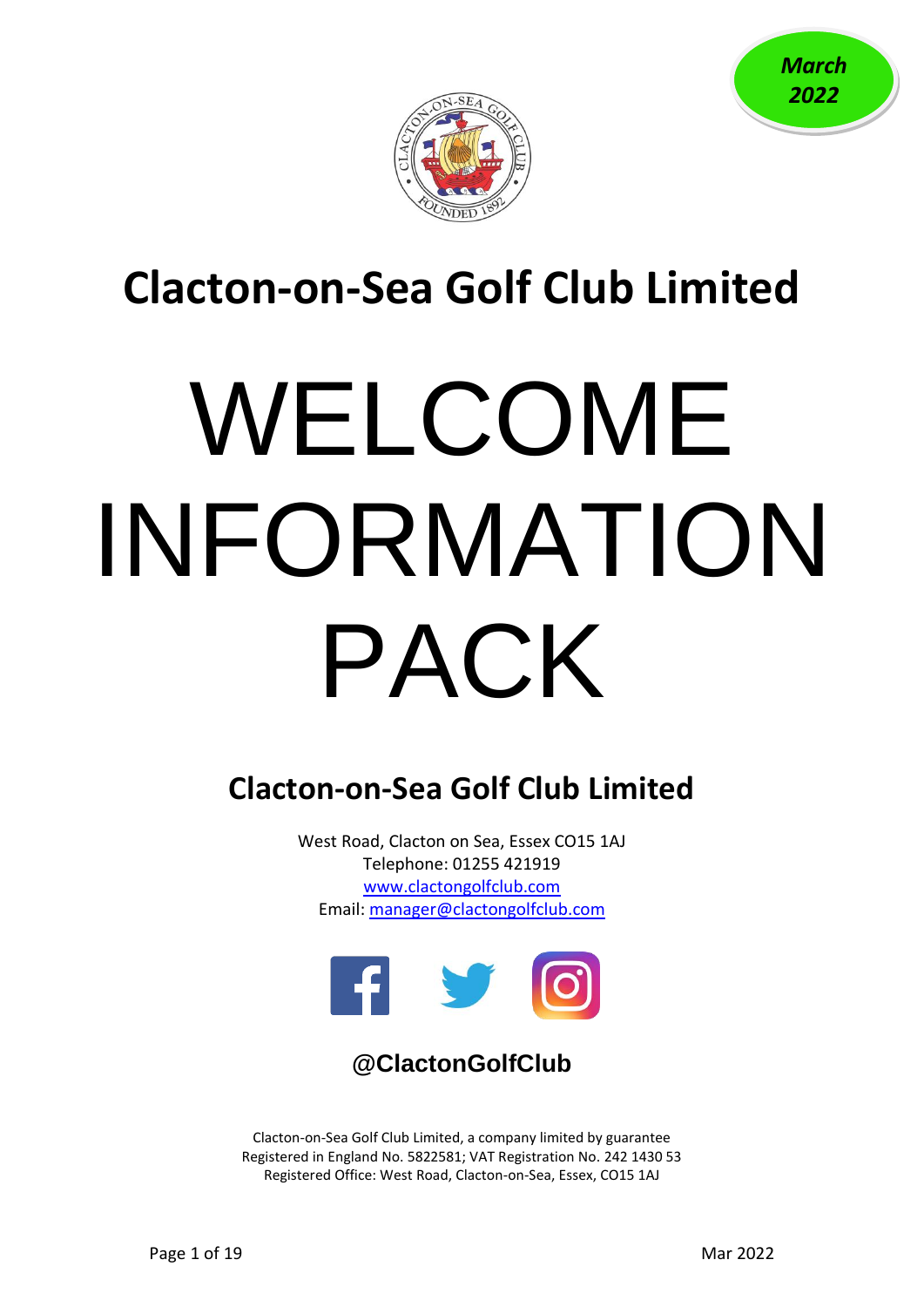

# **WELCOME / INFORMATION PACK CONTENTS**

- $\triangleleft$  Page 1 Front welcome page
- ❖ Page 2 Contents
- ❖ Page 3 Golf Club brief history, course information and our professionals
- ❖ Page 4 Club facilities. Now you are a member what next?
- ❖ Page 5 What next continued
- ❖ Page 6 Clubhouse, dining and seasonal opening times
- ❖ Page 7 Free Golf SmartGolfer, Golf Club Network, 1892 Club + other lists
- ❖ Page 8 Member benefits, dress code/mobile phones/smoking policies
- ❖ Page 9 Subscription fees 2022-2023
- ❖ Page 10 Social memberships fees 2022 2023/ new members
- ❖ Page 11 Who's who in the Golf Club
- ❖ Page 12 Groups within the Golf Club/Golf Club website and HowDidIDo
- ❖ Page 13 Clacton on Sea Golf Club Expected Etiquette
- ❖ Page 14- Clacton on Sea Golf Club Sickness/ Injury Health Break Scheme (HBS)
- ❖ Page 15- Club Social Events for 2022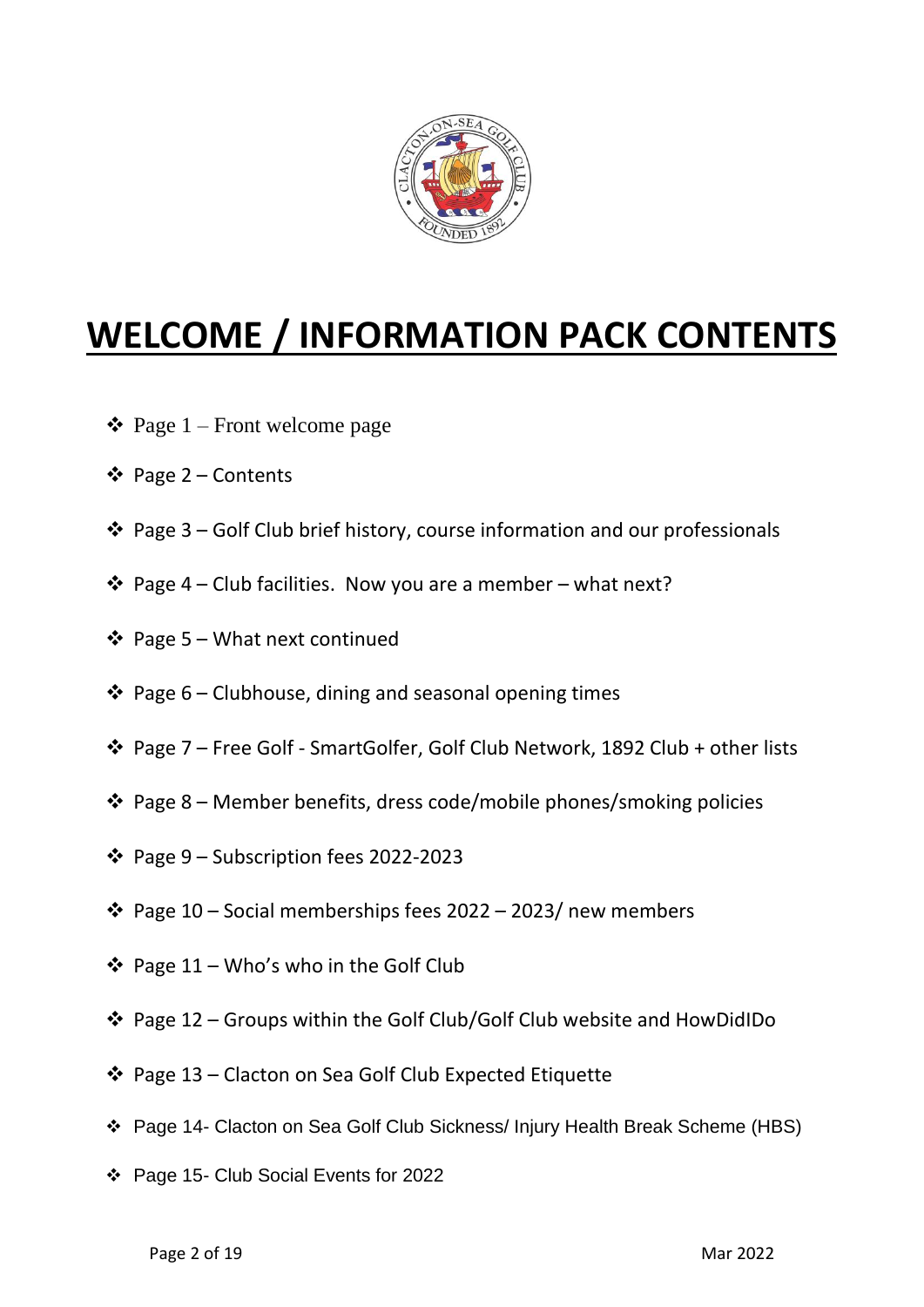**Thank you for your enquiry about membership at Clacton-on-Sea Golf Club. We have tried to include as much relevant information as we can, we therefore hope This information pack will be helpful to you, but if you do have any queries please contact the Office on Clacton (Telephone: 01255 421919) we will be delighted to answer any questions or offer help to you.**

# **Clacton-on-Sea Golf Club History**

Clacton-on-Sea Golf Club founded in 1892 when a small band of enthusiasts leased 40 acres of grazing land close to the town centre and roughly laid out nine holes. After four years the land was taken back for residential development and the club moved to the other side of town where it leased, initially, 50 acres to provide nine holes, then a further 50 acres in 1909 to give 18 holes. Much of that land is still part of the present course, though there have been many changes in boundaries and layout since then.

The freehold of the site was purchased by the Club in December 2006. A limited company was formed at the time of purchase and every member is automatically a member of the Company. The maximum liability each member has, should the Club ever be dissolved is £1.00.

The Club is run by the Board of Directors all of whom are members of the Golf Club and give their time freely. These members are voted in at the Annual General Meeting of the Club. They are all volunteers and pay the normal subscriptions.

## **Par for the Course**

The par 71 course covers 110 acres and measures 6,448 yards from the men's competition tees and is a good test for any skill of golfer. Although some holes run alongside the sea wall, it is not a traditional links course. It is flat, part wooded and part open. The men's card comprises four par 5s, nine par 4s and five par 3s. The longest hole is 563 yards, and the shortest is 161 yards.

The course is well bunkered and particular characteristics of the course are fleets, which cross fairways or form boundaries, and small lakes, which between them provide many water hazards.

An unusual sight on the sea wall at the 13th and 16th tees is a Martello Tower. This is one of several forts built along the coast in the early 1800s at a time of threatened invasion by Napoleon I of France.

# **Our Professionals**

At present Clacton-on-Sea Golf Club have two fully qualified PGA Professionals. Michael Goodwin is our Head Professional; Michael has been a member of the Golf Club and now Head Professional for 25 to 30 years. Michael's assistant is fellow PGA Professional Sam Teer, Sam has been a junior member of the club and now having completed all of his training, has qualified in his own right to give lessons to golfers of all abilities. We have a state of the art indoor training system, what it can't tell you about your game is not worth knowing.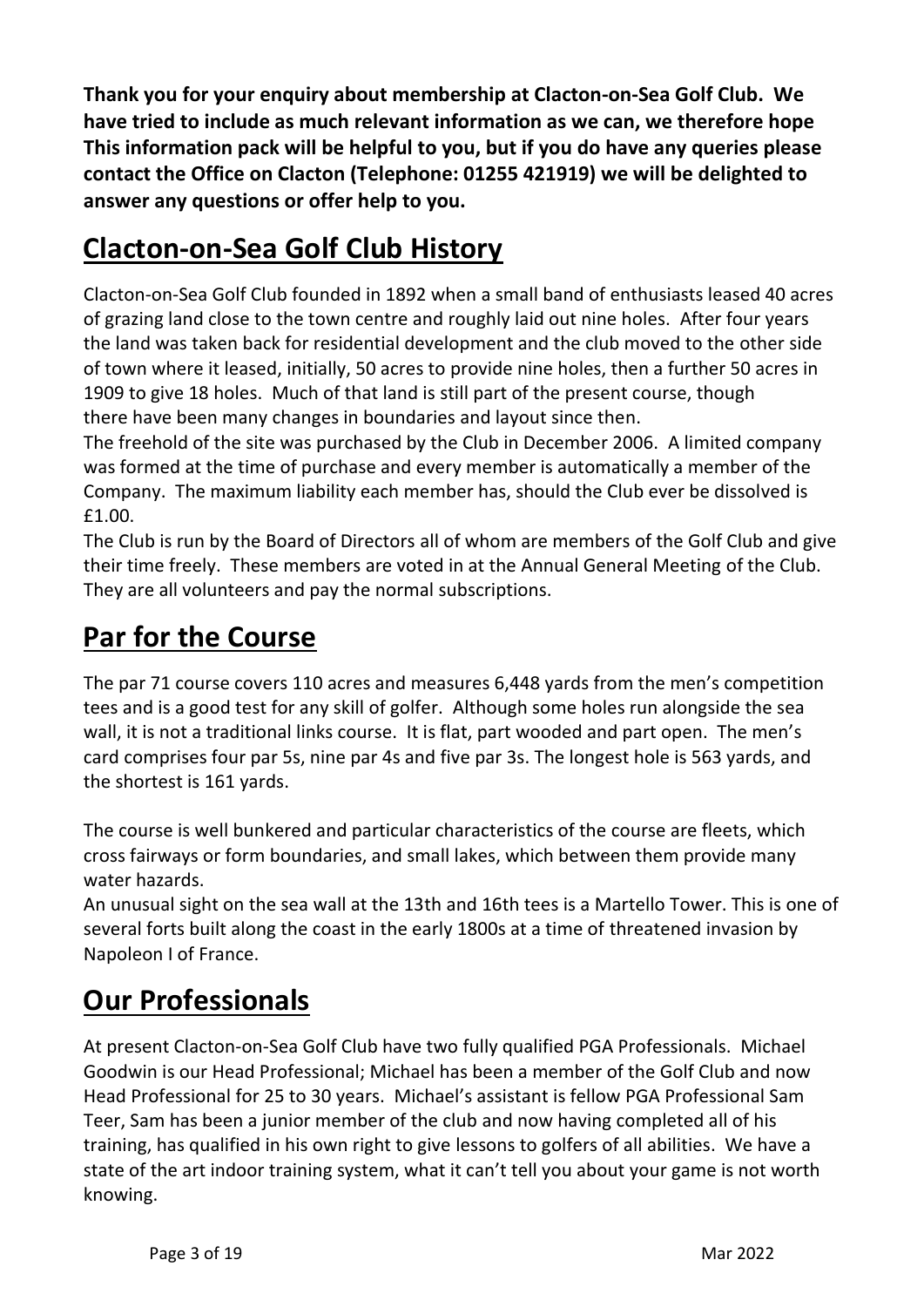# **Our Pro Shop/Golf Store**

Michael's fully refurbished Golf Store, provides all of your golfing needs, from golfing equipment and clothing, to balls, tees, gloves trolleys, you name it, he will have it and if he hasn't, he will get it for you. As mentioned above in July 2014 we added to the Golf Store a fully functional Golf Simulator. The Foresight Sports Golf Simulator Game Changer 2 Launch Monitor or GC2 for short is the same unit used by SKY TV. This is probably the best simulator on the market. It's no toy. It will measure ball speed, launch angle, direction, backspin, and sidespin. It can be used for club gapping, best ball type for your game and actually oh yes, there is a toy section. With a starting 15 courses to choose from, including the Brabazon Ryder cup course. It can do a longest drive or nearest the pin competition if you just fancy a bit of fun on a wet day, you will love it, especially with reduced rates for Golf Club members.

# **Our Facilities**

We have a 10 acre practice field. Outside the Clubhouse is a practice putting green. Heading towards the first tee is a chipping and putting green, practice nets and a practice bunker and another chipping area.

There are locker and trolley storage facilities available for annual hire. We have fully refurbished the Ladies and Gentleman's showers and toilets and we have replaced all adult lockers. There is a junior locker room with no charge. In 2015 we added new course toilets and a 'Halfway House'. This is open mostly at weekends and offers hot and cold drinks. Hot or cold snacks are also available here.

# **Ok – I've joined the Golf Club, what happens next?**

There are some important questions that need answers, to some new members who are already golfers, some may seem obvious, but if you've never played golf before, or have never been a member of a Golf Club, then you will probably have no idea:

How do I get a handicap? – Handicaps are governed by England Golf and the Central Database of Handicaps (CDH). If you are already a member of a Golf Club and are transferring to Clacton on Sea Golf Club, your CDH number should transfer with you. If you are new to golf, then we will generate a CDH number for you.

If you are transferring with a CDH number, then you probably also have a handicap. If you do not have a handicap, the Golf Club rules ask you to hand in three (3) signed cards by another member of the Golf Club and submit to the Head Professional who will allocate you a handicap. Once you have this, you are able to enter Club competitions; you cannot play in a Club competition if you do not have an active handicap.

Tee off times: In general, we do not reserve tee off times, however, we do reserve the tee for the seniors, ladies, juniors, Club competitions and visiting societies. These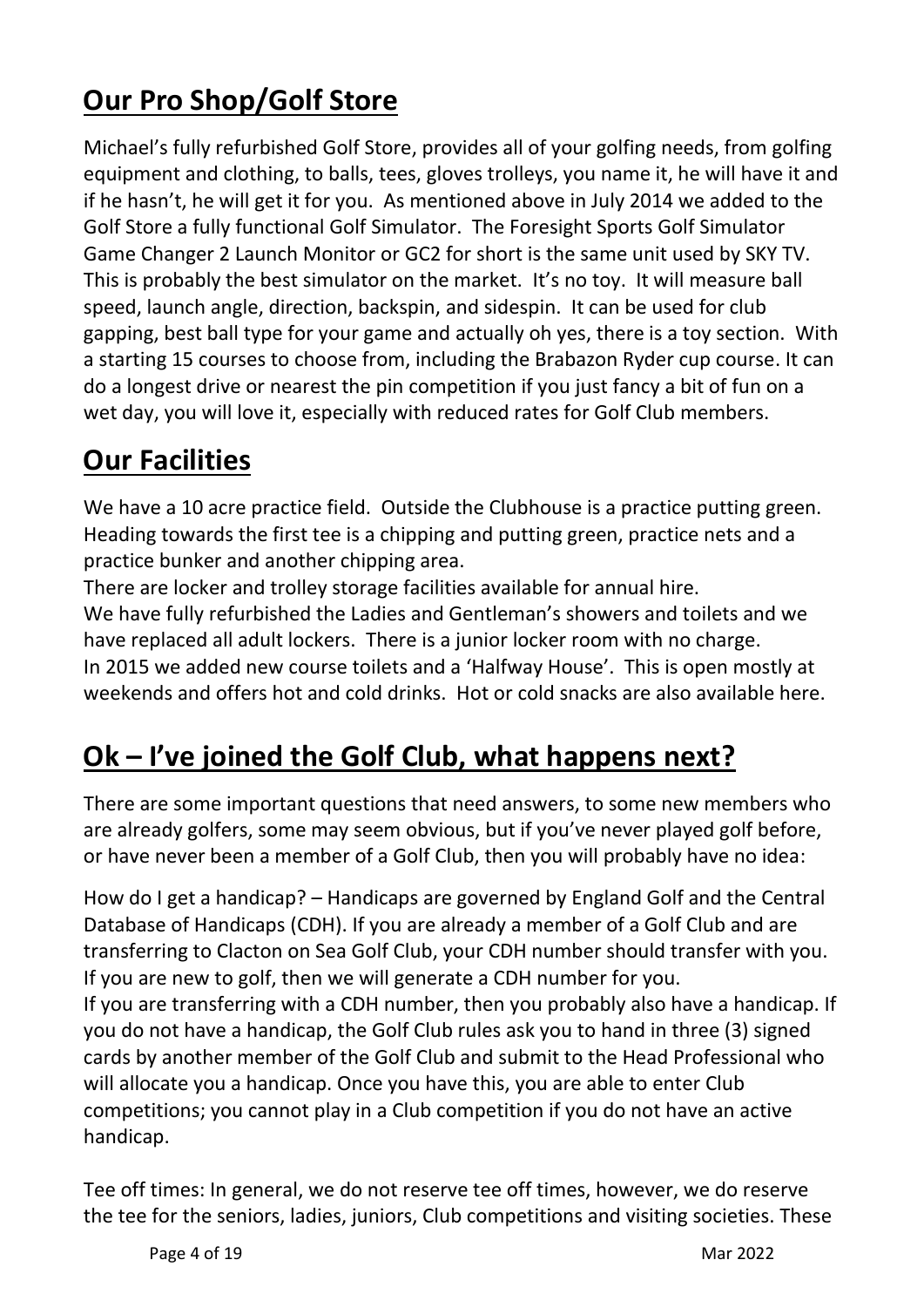will be on the Golf Club web site and on Course Schedule, found on the Club V1 Members Hub.

How do I enter a competition? As explained two paragraphs back, to enter a Club competition you will need an active handicap. Depending upon your age and sex there are various categories. Juniors – up to 18; Mixed – men and woman (some allow juniors); club men (some allow juniors); seniors – you must be over 55 and a member of the seniors; ladies (some allow juniors); Fun – generally open to all; County – usually determined by handicap and an internal qualification round. The Club general rule is, you pay first on one of the three (2) Golf Club PSI machines (Player Score Input) or by entering online, using your Club V1 Members Hub. You will be notified by email when a Competition becomes live, and available to book. The Club as a general rule does not refund any competition unless for a very good reason. There are some competitions that are free to enter.

On Friday we have the Moonlighters, a nine (9) hole competition played on the front nine (9), it is a turn up and pay in the Golf Store or bar.

On Saturday we have the Swindle, again turn up and pay and play when you like, this is over eighteen holes (18).

As we are a CASC there is no formal interview, once you pay your money, you are in. However, there are some basic rules/etiquette that we insist that you play to:

All players must have a copy of the rules

All players must have a pitch mark repairer and All pitch marks must be repaired All divots must be replaced

There is no practice allowed on the course. You can play a maximum of two balls if on your own or with a partner provided you do not hold anyone up.

Do not use your putter to scoop the ball out of the hole once you have putted it in. Where buckets are provided on the tee you must repair your divots

Do not litter – please use the litter bins provided. If there is no bin carry the litter with you until you find a bin or throw away once you are off of the golf course.

Always give way to the greens staff and allow them to finish what they are doing, or give them time to move so that they are safely out of the way of your next shot.

Obey the GUR, temporary greens, white lines and roped off areas. Respect the rules, the course, the staff and your fellow golfers.

Avoid slow play at all times. If you lose a hole, wave players behind you through AND If the group in front are playing slowly and have lost a hole, ask to play through. Enjoy your game.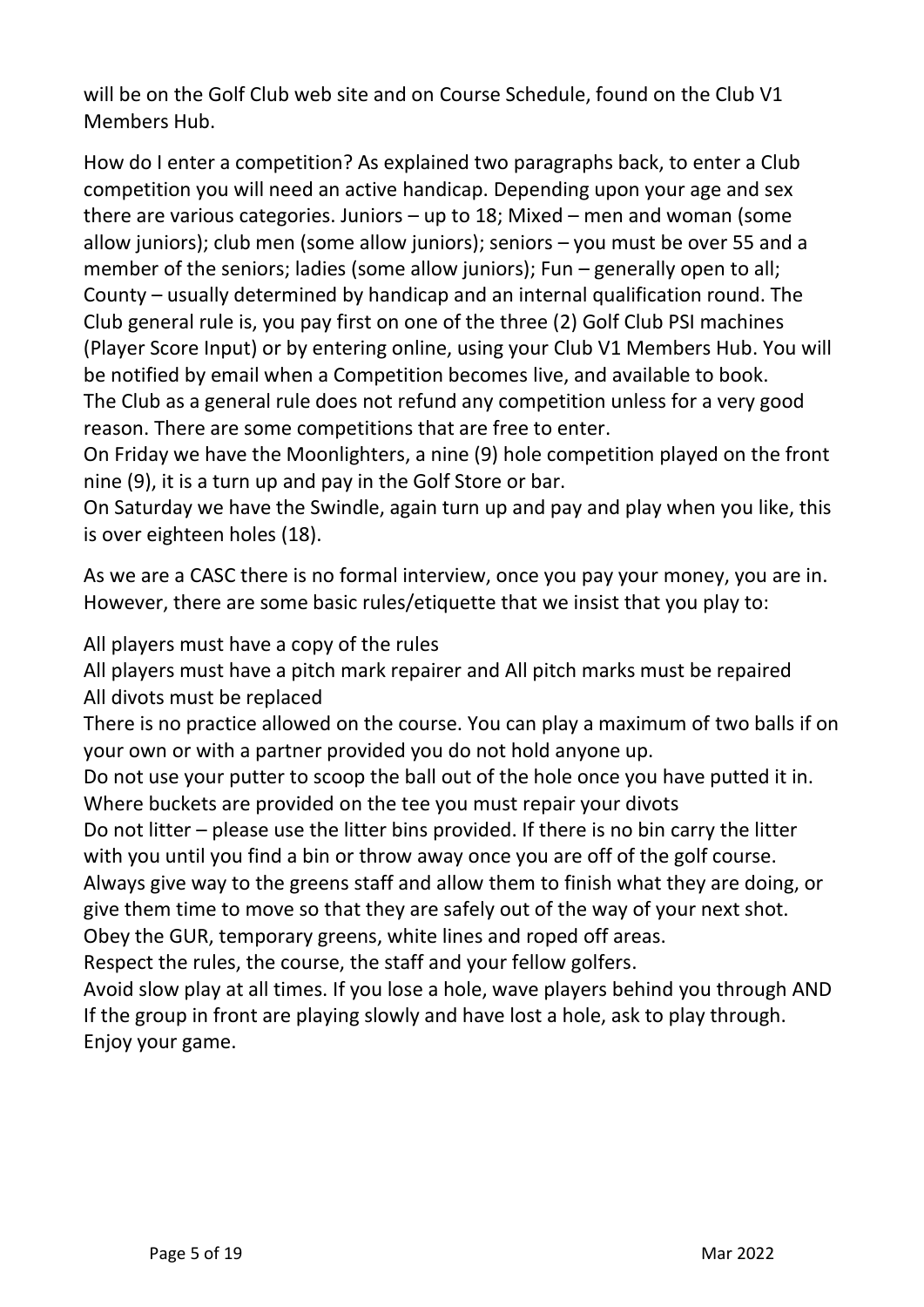# **Our Clubhouse**

Our Clubhouse offers a warm welcome to all of our members. If you enjoyed your round on the course why not enjoy another round in the Clubhouse - at the bar, that is! The first Clubhouse, built in 1909, still forms a small part of the present Clubhouse – although it is no longer recognisable after all of the changes over the years.

The Clubhouse has been considerably extended and modernised over the years and has first class facilities including a lounge, dining area, sectioned off dining area and stud bar. It offers a wide range of cooling beers, fine wines and spirits and a tempting choice of meals and snacks. Social events are arranged throughout the year. They are very well supported they offer an excellent opportunity for friendships to be cultivated. Access to the Clubhouse is through our relatively new (2013) covered entrance. We've also added an extension to our already good size bar and restaurant. The new extension has sliding glass doors which gives privacy if needed and is already being hired by local clubs and businesses at very reasonable rates. [£30/hour; £175/day; £600/week – All plus VAT]

# **Fine Dining**

A full English breakfast, a snack, light lunch or how about a Sunday carvery? Extremely popular throughout the year and booking in advance is always recommended. Gentlemen please note, long trousers are required for Sunday carvery. Whatever tempts you, 19th Catering is here for you. We also offer a full wine list to compliment your meal. An experienced bar and catering manager are both here to assist you along with a full time chef and a cheerful team of helpers ensure that dining at the club is a pleasurable experience. The dining area is spacious and tastefully furnished – and tables can be made to suit all groups of people. In the warmer months why not eat out on our patio or our new raised decking area?

# **Bar & Restaurant Opening Hours**

These times are general times, to avoid any disappointment please always check by phoning the bar or restaurant or checking on the opening times that are displayed in the bar;

|           | <b>Bar</b>      |                 | <b>Restaurant</b> |                 |  |
|-----------|-----------------|-----------------|-------------------|-----------------|--|
|           | Summer          | Winter          | Summer            | Winter          |  |
| Monday    | $11:00 - 21:00$ | $11:00 - 19:00$ | $11:00 - 15:00$   | $11:00 - 15:00$ |  |
| Tuesday   | $11:00 - 21:00$ | $11:00 - 19:00$ | $11:00 - 16:00$   | $11:00 - 15:00$ |  |
| Wednesday | $11:00 - 23:00$ | $11:00 - 19:00$ | $11:00 - 20:00$   | $11:00 - 15:00$ |  |
| Thursday  | $11:00 - 23:00$ | $11:00 - 19:00$ | $11:00 - 21:00$   | $11:00 - 15:00$ |  |
| Friday    | $11:00 - 23:00$ | $11:00 - 19:00$ | $11:00 - 21:00$   | $11:00 - 15:00$ |  |
| Saturday  | $11:00 - 19:00$ | $11:00 - 19:00$ | $11:00 - 18:00$   | $11:00 - 15:00$ |  |
| Sunday    | $11:00 - 21:00$ | $11:00 - 19:00$ | $11:00 - 15:00$   | $11:00 - 15:00$ |  |
|           | Page 6 of 19    |                 |                   | Mar 2022        |  |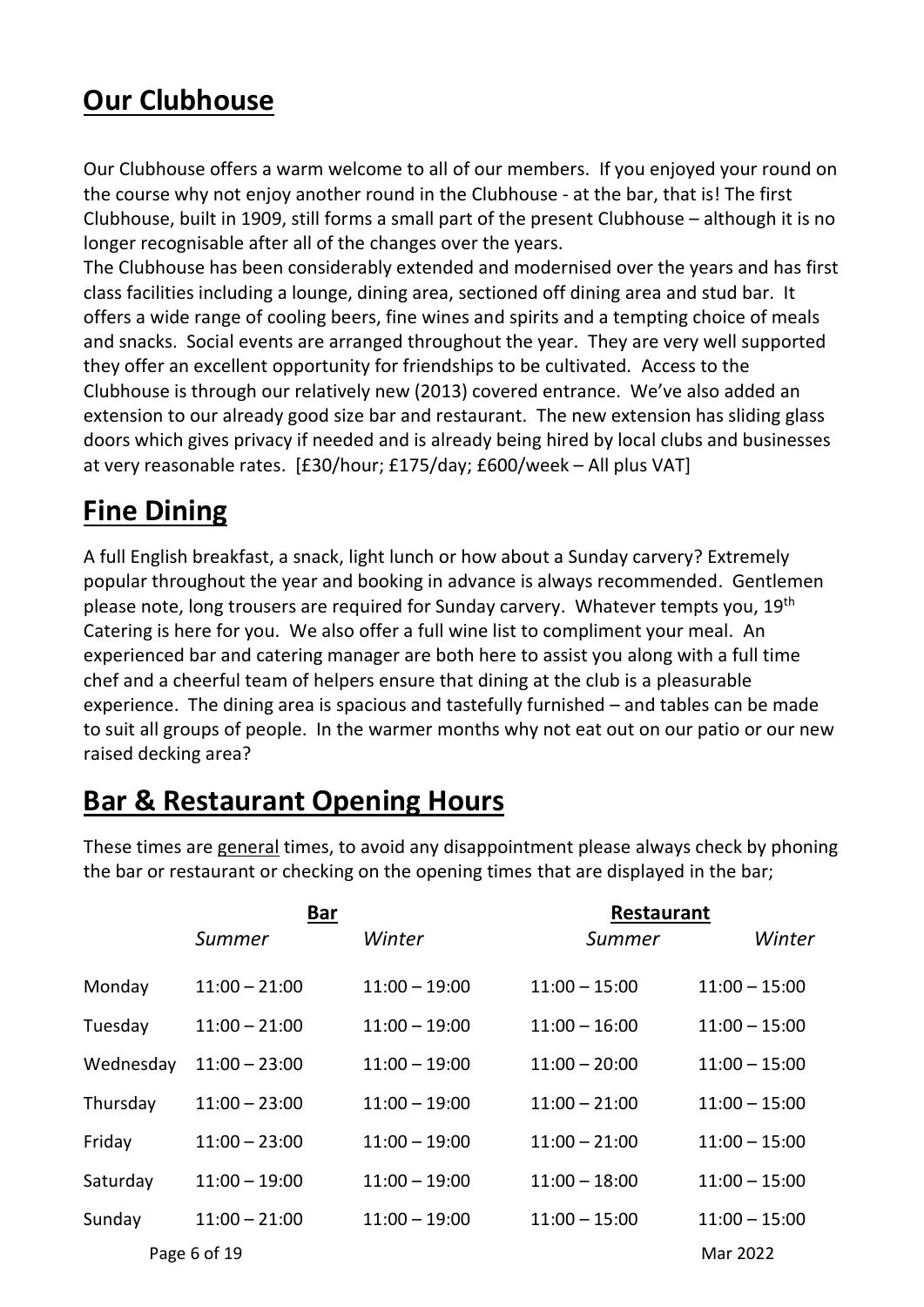## **Free Golf at all of these venues!**

#### **SmartGolferNetwork Golf Club Network 1892 Club Club Deals**

Cold Ashby Woolston Manor Withington Farthingstone **Farthingstone Farthingstone Forres Golf Club** 

Brampton Park Farrington Park Huntley Kingsthorpe **Forest Hill** Kings Norton Pavenham Park Fynn Valley Frank Leek Bourn Gillingham Marple Girton Great Hadham Mid Herts Harwich & D/Court Gaudet Luce Moseley Aylesbury Vale **Hadden Hill** Mortonhall Chalgrave Manor Morldham Newcastle United Mount Pleasant Stratford Oaks Peebles Royston Hill Barn Petersfield Chartridge Park **Dakland** Preston Hazelmere Pinner Hill Richmond Stanmore Reigate Hill Royston Finchley Sheerness Stourbridge Epsom The Millbrook Ventnor Woolston Manor The Ridge Warren Mardyke Valley Windlesham Golf Wearside Heacham Manor Whittlebury West Lothian

Colne Valley **Bromsgrove** Alfreton Haverhill Garon Park **Brampton Park** Ballater Braintree Epping Chartridge Park Bathgate Burnham-on-Crouch Gt Yarmouth Girton Dunkeld & Birnam Diss South Kyme Chichester Fairfield Newton Green Oundle Cleobury Mortimer Fulneck Theydon Bois Ramsey Cold Ashby Heaton Moor Thorpe Hall Rushden Farleigh Golf Club Hillingdon Rushmere Drayton Park Stockwood Vale South Bedfordshire Tydd St Giles Sweetwoods Park South Staffordshire London Scottish Test Valley Taunton & Pickering Mitcham The Kendleshire Thames Ditton & Esher Nevill Golf Club Hornsea Golf Club

**To play at any of the above courses, it is us to the member to call at least 24-48 hours in advance and arrange with the club a suitable tee off time. With the Club Deals, once you have arranged your date and time, you must let the office know the arrangements and they will confirm with the reciprocal Club that your details are correct.**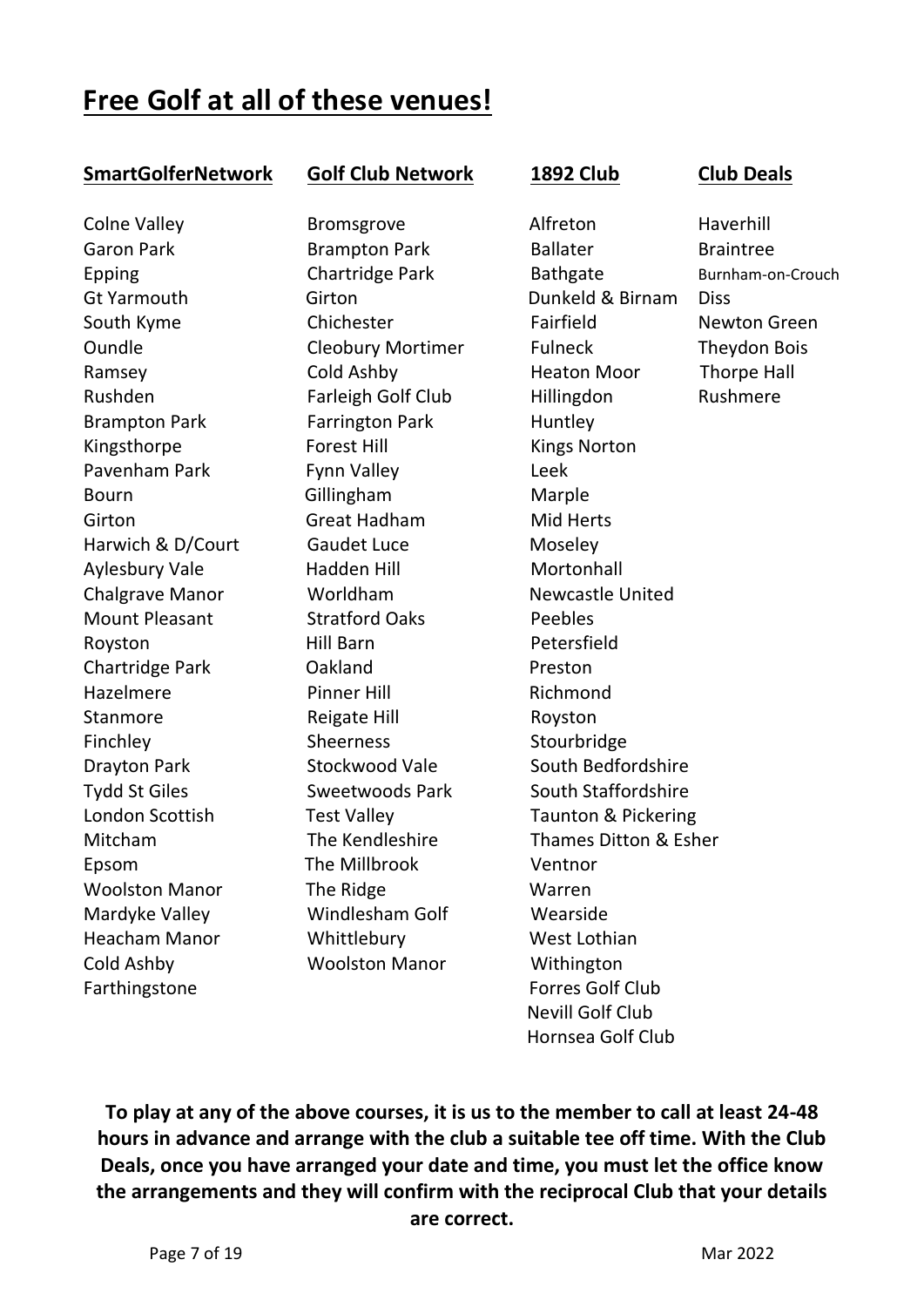# **Member Benefits**

As a full Member of Clacton-on-Sea Golf Club here are some of the benefits we offer;

- Bar discount of 25% on beers, spirits, wine and soft drinks (excl tea & coffee)
- Third party insurance cover with NFU Insurance throughout the UK
- One free 4 ball voucher for your friends to come and play here at the club
- Courses below are free to play at (terms & conditions apply)
- We are also members of the James Braid association, where there are hundreds of Golf Clubs where you can play at reduced rates, go online to view which clubs are included.

# **Dress Regulations on the Course and in the Clubhouse**

#### *INEVITABLY MEN'S WEAR DIFFERS FROM LADIES' WEAR AND THEREFORE A COMMON SENSE APPROACH MUST BE APPLIED, BUT IN GENERAL:*

#### **Course**

NO denim, denim style of any kind, trainers, plimsoll-type shoes, shirts without collars, no round-necked tops, track-suits, hoodies, football or rugby shirts, no sleeveless shirts for men. No beachwear of any kind. For Men knee length tailored shorts are acceptable with white ankle-length socks. Full-length trousers only, however, plus twos and plus fours are acceptable. For Ladies knee length tailored shorts with white ankle socks or ladies sport socks. Cropped or full-length trousers are acceptable.

#### **Stud Bar**

Dress as per course regulations. No headwear permitted. Spikes are allowed.

#### **Patio Area**

As per course regulations with the exception that denim is allowed provided it is smart casual. This means no rips (designer or otherwise), no stains, and no frays, not faded. If in doubt, the decision of the Chairman, CEO, House Manager, Bar Manager or any other Club Official is final. Sandals are permitted with or without socks.

#### **Lounge & Dining Room**

Denim jeans are allowed provided they are smart casual. This means no rips (designer or otherwise), no stains, no frays, not faded. If in doubt, the decision of the Chairman, CEO, House Manager, Bar Manager or any other Club Official is final. No trainers, plimsoll-type shoes, track-suits, golf jackets or over clothes, golf shoes, soiled clothing, football or rugby shirts, headwear. No beachwear of any kind. Ladies may wear knee length shorts or cropped trousers. The Committee may stipulate jacket, collar and tie for specific days or events.

Page 8 of 19 Mar 2022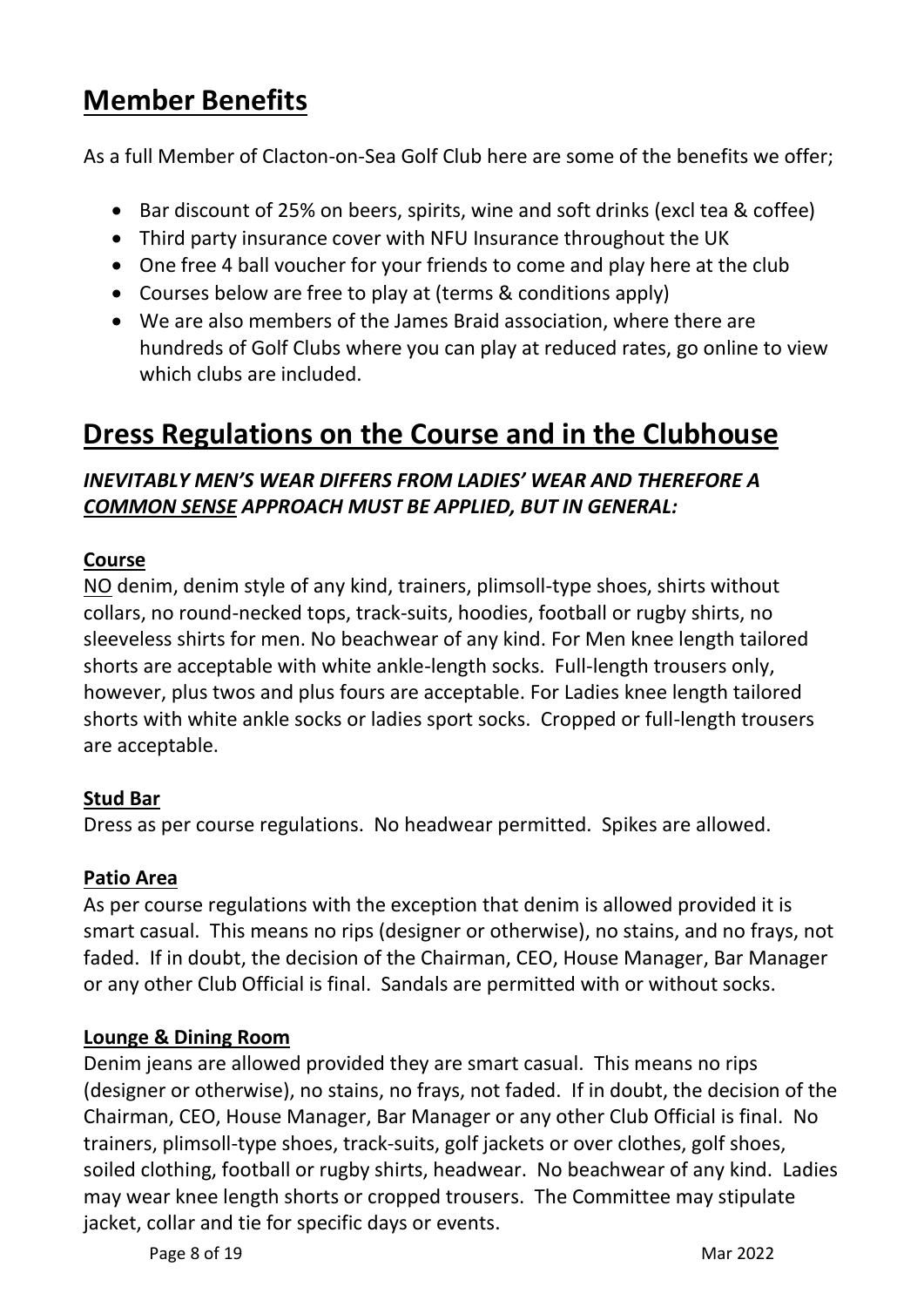#### **Mobile Phones**

We ask that you use your mobile phones in the clubhouse and patio in a courteous manner at all times.

#### **Smoking**

Smoking is not allowed anywhere in the Clubhouse, this includes e-cigarettes or vaporisers.

# **Subscriptions ~ 1st May 2022 – 30th April 2023**

Members pay an annual subscription on the  $1<sup>st</sup>$  May until 30<sup>th</sup> April the following year, FULL membership provides the following;

- $\checkmark$  Membership of a members' Golf Club controlled by the members
- $\checkmark$  Virtually unlimited golf on the course & practice areas
- $\checkmark$  The facilities of the Clubhouse including bar, restaurant & changing rooms
- $\checkmark$  Access to the Golf Professional's shop and tuition services
- $\checkmark$  A comprehensive programme of social events
- $\checkmark$  Currently the club does not have any entrance fees.

# **AGE CATEGORIES - AGE AS AT 1ST MAY 2022**

| Lifetime Membership                          | Price on application |
|----------------------------------------------|----------------------|
| 7 Day Business/Corporate/Group/Club - 6 Ball | Price on application |
| 7 Day Business/Corporate/Group/Club - 4 Ball | Price on application |
| 7 day - No Entrance Fee                      | £1,140.00            |
| 7 day - Entrance Fee Paid                    | £1,070.00            |
| CASC (income dependant)                      | £520.00              |
| Octogenarian - (Over 80)                     | £535.00              |
| 90 Plus                                      | £150.00              |
| <b>Young Person 25</b>                       | £940.00              |
| <b>Young Person 24</b>                       | £855.00              |
| <b>Young Person 23</b>                       | £755.00              |
| <b>Young Person 22</b>                       | £650.00              |
| <b>Young Person 21</b>                       | £550.00              |
| Young Person 20                              | £495.00              |
| Young Person 19                              | £450.00              |
| Young Person 18                              | £390.00              |
|                                              |                      |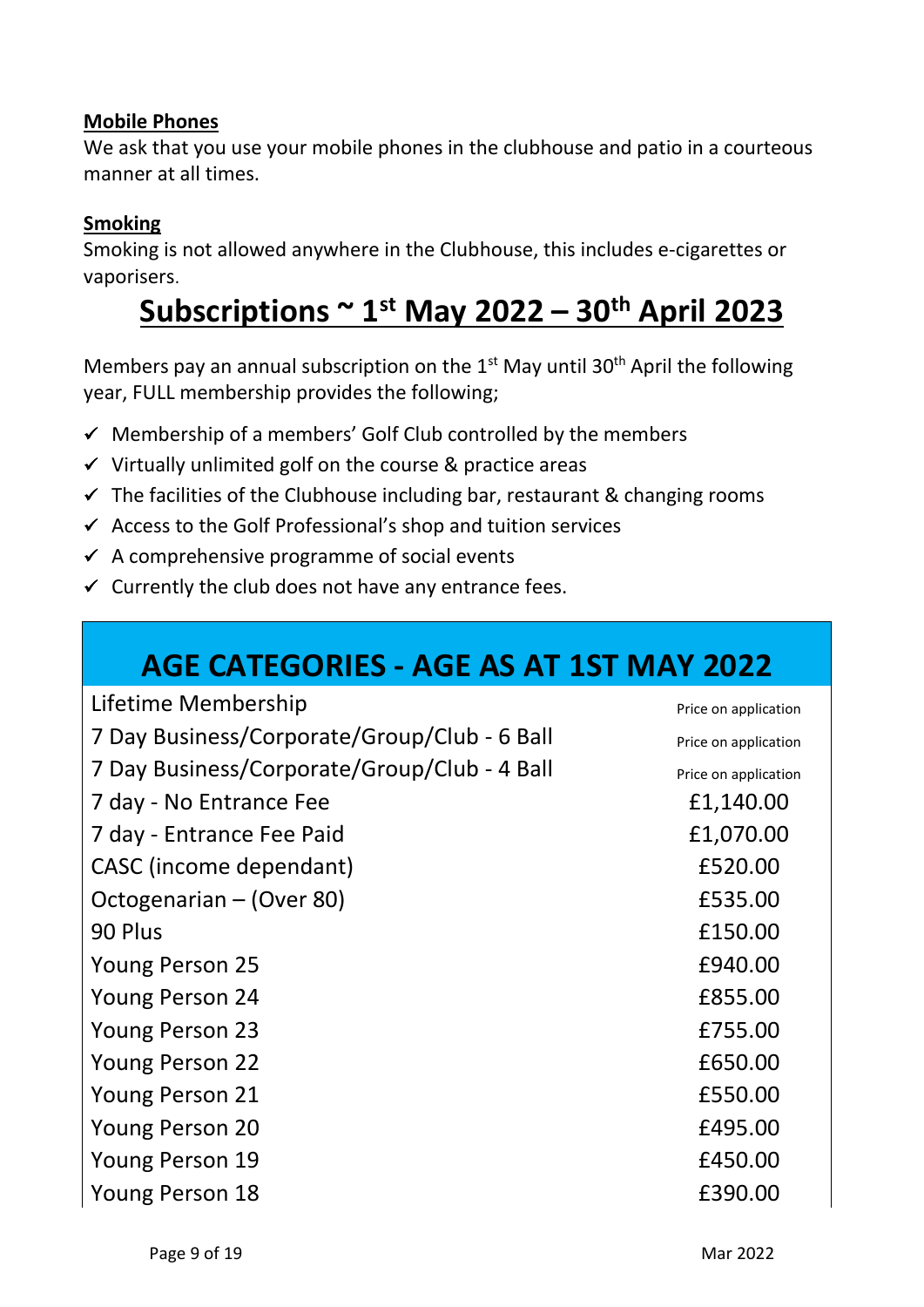| Student/Full Time Education up to age 25 | £245.00 |
|------------------------------------------|---------|
| Apprentice up to age 25                  | £375.00 |
| <b>Junior 13-17</b>                      | £100.00 |
| Junior 8-12                              | £75.00  |
| Junior Cadet (under 8 at 01/05/2022)     | £20.00  |
| Overseas                                 | £800.00 |
| Country                                  | £750.00 |
| <b>Services</b>                          | £700.00 |

**We do not offer 5 day memberships. We do allow monthly direct debit and are pleased to announce that these are interest free. Please Note; the Golf Club will pursue any unpaid direct debit payments through the Small Claims Court.**

# **Social Membership 2022 – 2023**

| <b>Subscription Category</b> |                          | 2020/21 Annual Subscription |
|------------------------------|--------------------------|-----------------------------|
| Social                       | (20% VAT INC)            | £125                        |
| Joint Social                 | $(20\% \text{ VAT INC})$ | £200                        |

Social members are entitled to use the **Clubhouse** facilities along the same line as playing members and you will be issued with a Clacton-on-Sea Membership Card. Having the card enables you to take full advantage of the same various Golf Club discount schemes full members receive. You are further entitled to attend club social events depending on availability (events put on by 19<sup>th</sup> Catering are generally all ticket events and are not covered by social membership subs). All guests must be signed in the visitor's book. Failing to sign a guest in could result in the guest being asked to leave the premises. As a single social member you are entitled to sign the same visitor in 12 times per year. Please note, any guest can only be signed in 12 times in any 12 month period regardless of who signs them in.

Joint membership is the same as above except two cards are issued and there are no restrictions on how many times you can use the club. You can sign the same guest in 12 times each per year.

Social members have no golfing rights and are not permitted to vote at the AGM.

# **New Members 2022 – 2023**

At Clacton we continually try to keep all of our members happy and we believe a very important aspect of membership is getting our new members fully integrated at the Golf Club. Once a new member is integrated and playing regularly, then generally the

Page 10 of 19 Mar 2022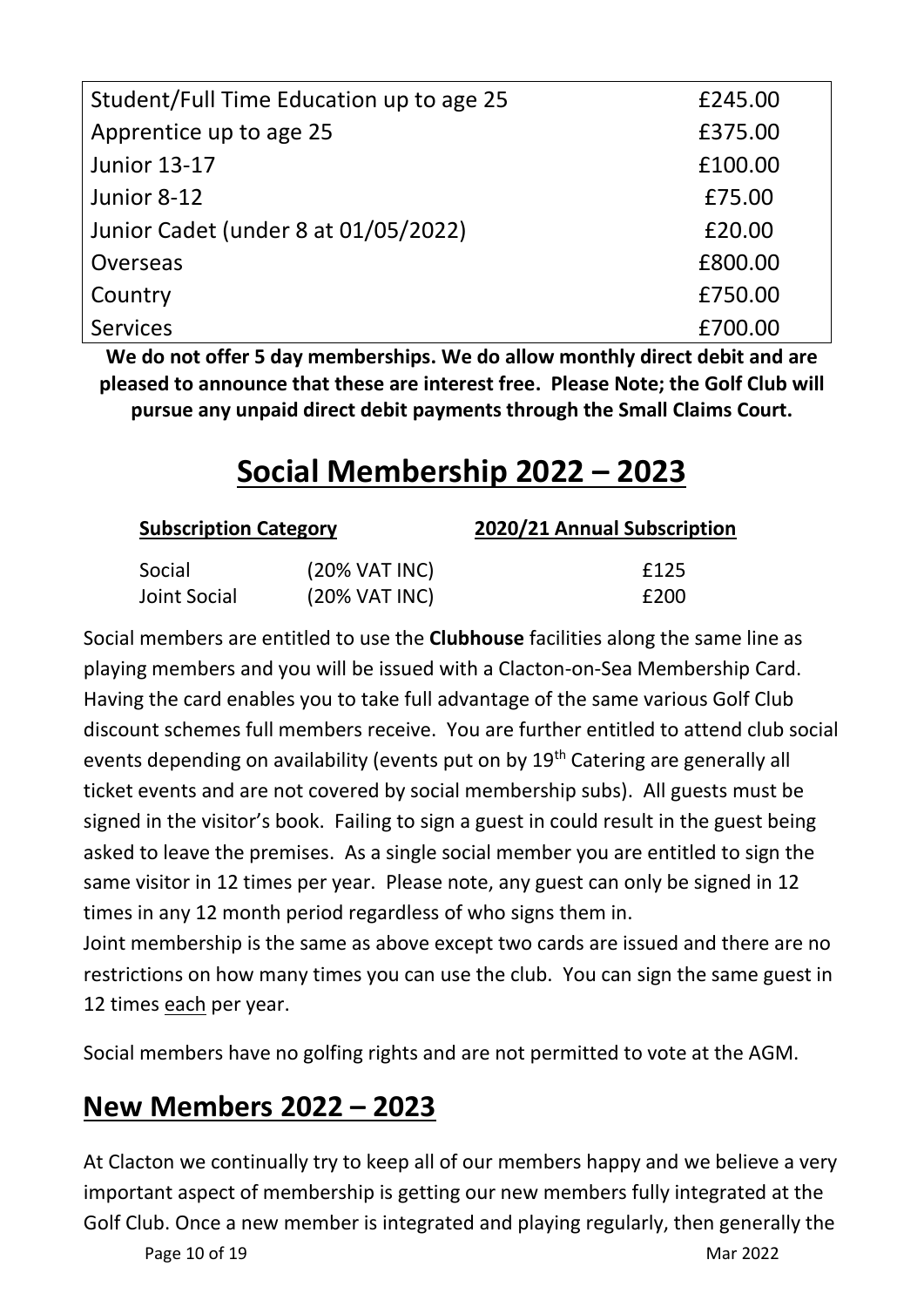feeling of happiness follows. Often, some of our new members will already know a few people and join up with them and slowly expand their circle of friends. But a lot of members are new to the area, golf or both. In 2016 we have actively looked at ways of improving our new member experiences; we want and need you to feel welcome and special to us. New members are important, membership retention is vital and happiness is the key.

If you are not getting to play as much as you would like, please let the office or the golf professionals know, it is part of our job to help you integrate and get to know people. Our commitment is to help you to get to know people of similar age, handicap, lifestyle or all, but we need the communication to come from you.

# **Who's who in the Golf Club 2022 - 2023**

Our principal officers are elected annually at the Golf Club AGM, Each year two Directors and the Club Captain stand for election, with 4 officers not changing, this way we maintain some stability on the Board and it helps to prevent the "reinvention of the wheel" syndrome if all 7 members were changed at the same time. Currently the Golf Club Board of Directors are:

| John Richmond          | Chairman (Elected)                                       |
|------------------------|----------------------------------------------------------|
| Ray Fage               | Club Captain 2022-2023 (Elected)                         |
| <b>Terry McConnell</b> | Chief Executive (Appointed/Consultant)                   |
| <b>Fred Allerton</b>   | <b>Finance Director (Elected)</b>                        |
| Alan Corbyn            | Marketing, Membership and Development Director (Elected) |
| Doug Nichols           | <b>Greens Director (Elected)</b>                         |
| Clayton Jeffrey        | House Director (Elected)                                 |
| <b>Brenda Lord</b>     | Admin Director (Elected)                                 |

Any full playing adult member can stand for election and it is a straight forward most vote's wins system.

The first four people below also attend the Board meetings by invitation of the Board, they do not have a vote at the meeting, but their views and comments are much appreciated.

|                      | Graham Rackham House Manager (Consultant) and 19 <sup>th</sup> Catering (Self Employed) |
|----------------------|-----------------------------------------------------------------------------------------|
| Michael Goodwin      | <b>Head Professional (Self Employed)</b>                                                |
| Nichole Welsh        | Business, Bar & Promotions Manager (Employed by the Golf Club)                          |
| Stephanie Smith      | Ladies Captain (Elected by the Lady members)                                            |
| <b>Conor Kinnerk</b> | Seniors Captain (Elected by the seniors)                                                |

The Board generally meet once a month and the minutes of the meetings are posted onto the Golf Club website a month in arrears once they have been approved.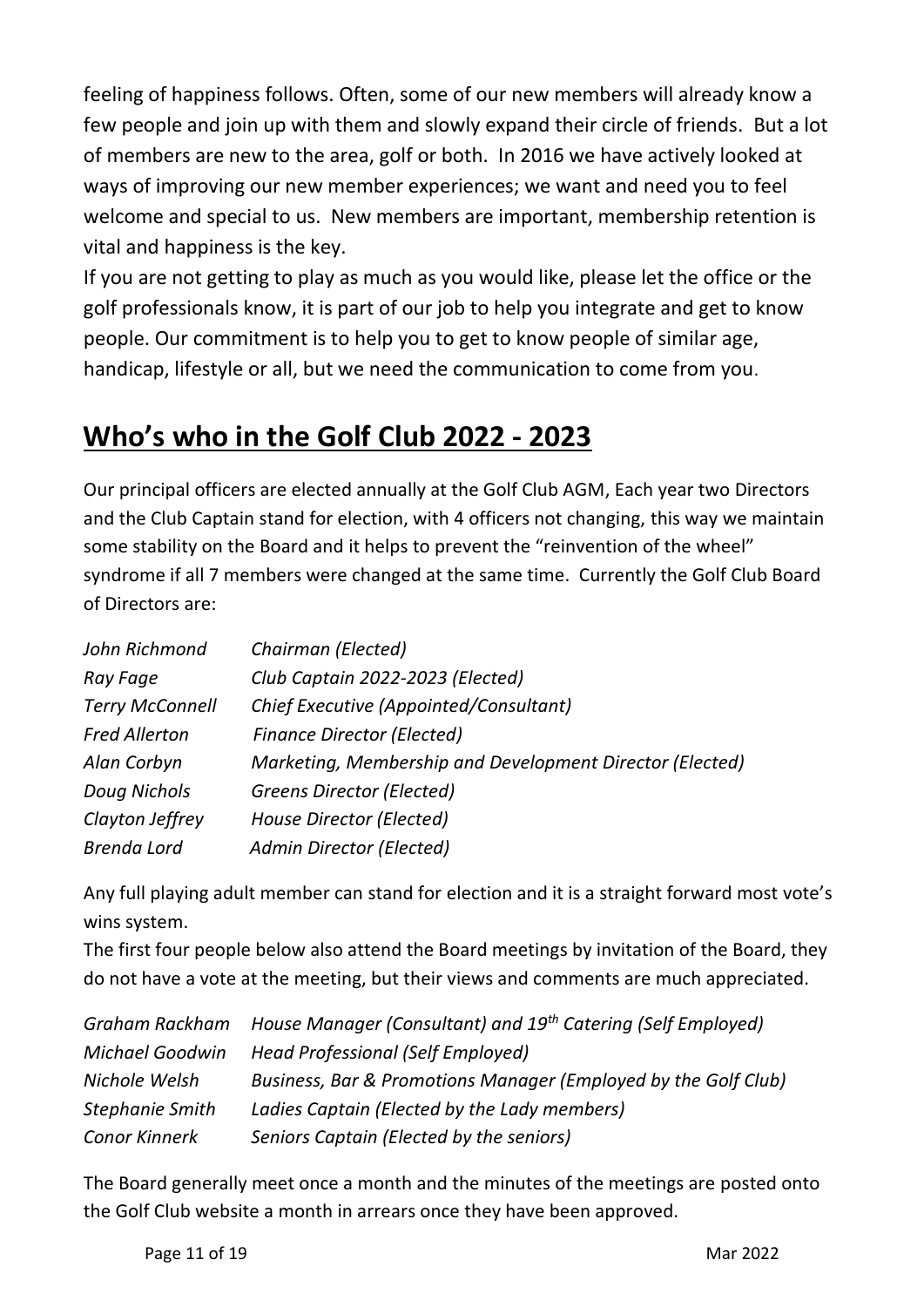The Vice Captain is elected a year in advance, so in effect, it is the Vice Captain who is elected at the AGM, and our tradition is the new Captain is inaugurated at the AGM by the outgoing Captain after the main AGM meeting is over. It is also tradition that the new Club Captain buys all of those present a welcome drink.

The Vice Captain for 2022/23 is James Bligh.

# **Groups within the Golf Club 2022 - 2023**

Like many Golf Clubs, the Club itself has a number of sections within itself, these are not meant to be exclusive, people sometimes refer to clubs being "clicky", the truth is, people like to play with their friends, our job is to introduce you to new friends, some of the groups simply by their nature exclude some from joining and are reasonably obvious. At the end of the day, if you don't see anything you like below, start your own group.

Our Four County Team Captains for 2022/23 are:

| L F Wood       | <b>Steve Yates</b>   |
|----------------|----------------------|
| Thornton Cup   | <b>Steve Parkes</b>  |
| Norman Plum    | Craig Bruce          |
| <b>Seniors</b> | <b>Conor Kinnerk</b> |

#### **Groups**

| Seniors (Main - Monday)             | Seniors Captain 2022/23 | <b>Conor Kinnerk</b>   |
|-------------------------------------|-------------------------|------------------------|
| Ladies (Main - Tuesday)             | Ladies Captain 2022/23  | <b>Stephanie Smith</b> |
| Juniors (Main - Saturday)           | Juniors Captain 2022/23 | <b>Cameron Curtis</b>  |
|                                     | Junior Organiser        | Samuel Teer            |
| Swindle (Saturday)                  | Organisers              | Kevin Hill             |
|                                     |                         | <b>Fred Allerton</b>   |
|                                     |                         | <b>Bob Davidson</b>    |
| Pheasant Pluckers (Wednesday)       | Organiser               | Jim Bligh              |
| WAGS (Wednesday)                    | Organiser               | Michael Goodwin (Pro)  |
| Moonlighters (Friday)               | Organisers              | <b>Steve Scott</b>     |
|                                     |                         | <b>Mark Armson</b>     |
| <b>JURY (Wednesday)</b>             | Organisers              | Keith Sampson          |
| MUGS (Wednesday)                    | Organisers              | <b>Nigel Martin</b>    |
| <b>British Heart Foundation Day</b> | Organisers              | Danny Clarke/          |
|                                     |                         | <b>Bob Davidson</b>    |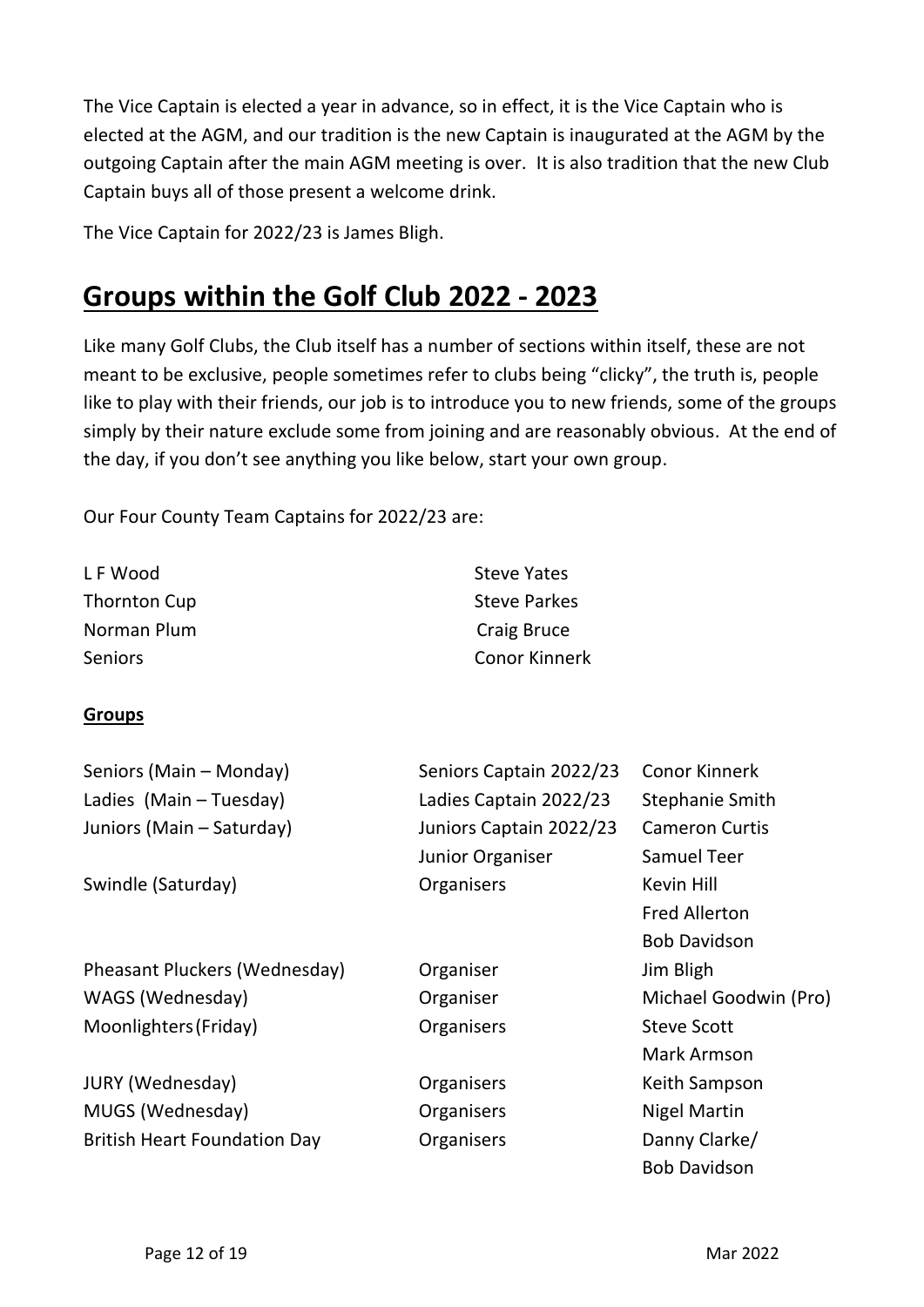# **Clacton on Sea Golf Club expected etiquette**

## **Club house main rules**

- **1 – No Golf shoes in the main bar**
- **2 – No hats in the main bar**
- **3 – Shirts in main bar must have a collar**
- **4 – You must sign any guests into the visitor book**
- **5 – Dress code is "smart / casual"**
- **6 – You are responsible for your guests – dress code and**

**behaviour at all times**

### **On the course**

**1 – If you lose a hole, you MUST call the group behind you through if they are pressing your group. Likewise, if the group behind you ask to come through you must if you have lost a complete hole.**

**2 – If you stop at the halfway house, you must invite any groups not stopping to play through.**

- **3 – Maximum groups are 4 (unless a Club specific event)**
- **4 – You cannot share golf clubs. Each player must have his own set of clubs.**

**5 – You are responsible for your guests – dress code and behaviour at all times**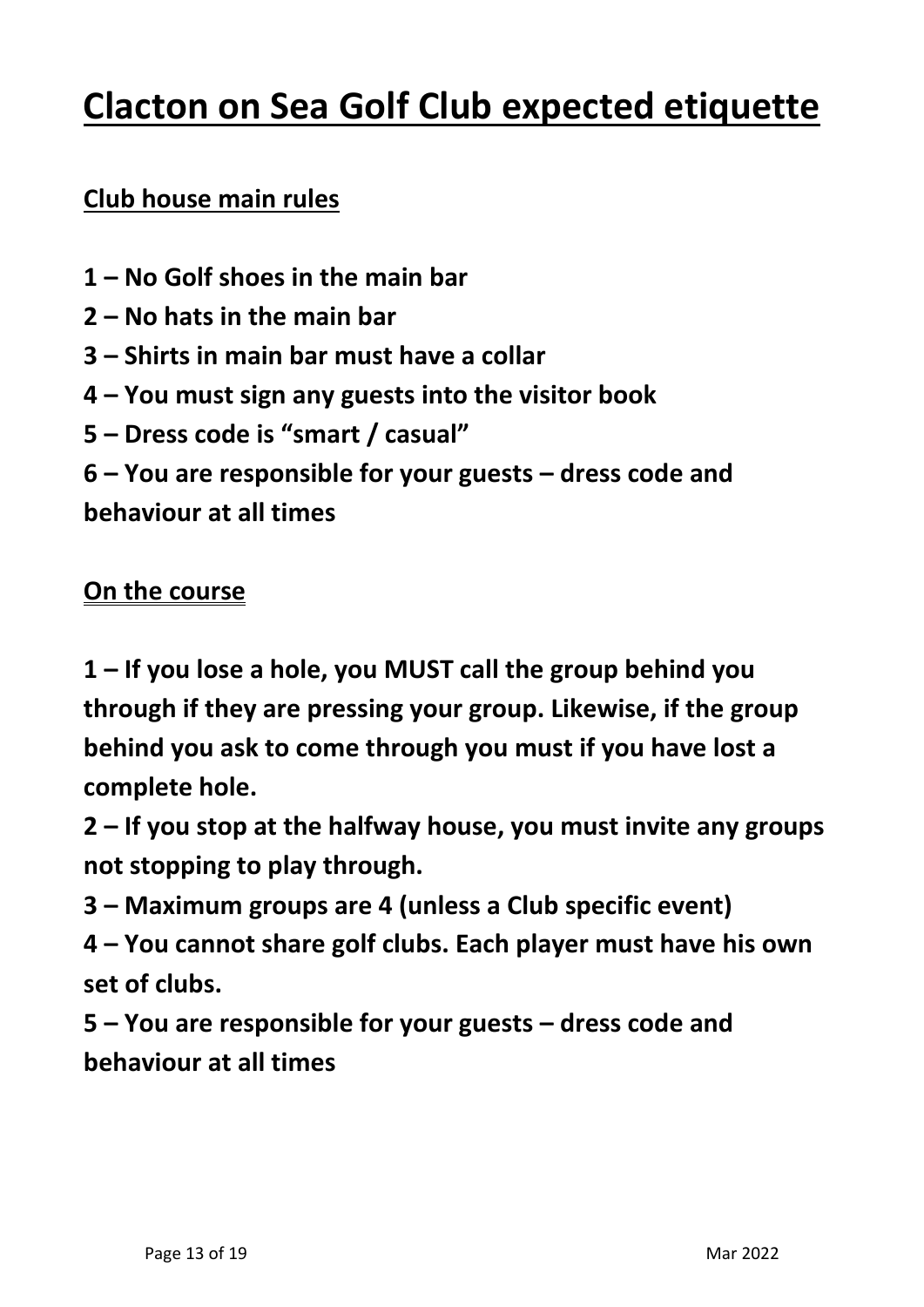# **Clacton-on-Sea Golf Club Sickness/ Injury Health Break Scheme (HBS)**

#### **Procedure**

• Member MUST have paid a full appropriate renewal subscription on May 1st and is only applicable to subscription categories of £500 per annum or above

• Claimant MUST have been a member for a minimum of 2 full years to qualify.

• A maximum of 2 claims in any 5-year period

The HB SCHEME is intended to cover personal injury or illness that renders the member incapable of playing golf temporarily for continuous periods of 4 months or longer. ONLY full months will count towards any subscription discounts finally awarded. If any continuous period of incapacity overlaps 2 subscription years, any rebate awarded will be applied in the 3rd year.

• In the first instance applications must be made in writing to the Club Secretary/CEO at the start of incapacitation and must include:

- Indications of dates and periods of potential incapacitation to be agreed up-front.
- Confirmation letter and/or supporting documentation from a GP or Consultant.
- Retrospective claims will not be considered.

The member will receive a confirmation receipt of their application from the Club Office.

• The application will be passed to the HBS sub-committee for their consideration/decision.

- The Office will advise the decision of the HBS sub-committee to the member.
- The Office/CEO will keep a confidential file of all members within this scheme.

• • If the HBS sub-committee have given their approval, the member will qualify for Full Social Membership status throughout their full period of incapacitation and will receive the following rebated subscriptions in the next subscription year:

# **Golf Club Website/HowDidIDo?**

The Golf Club does have a Website [www.clactongolfclub.com](http://www.clactongolfclub.com/) and once you become a member our software Club Systems also integrates with a site called HowDidIDo and The ClubV1 Members Hub. As a member, you should sign up to all of these sites. The Golf Club does not have access to your sign in passwords, so please make sure you make a note of your own details. We cannot help you if you lose or forget them. If you have any trouble with either of the sites, call into the office and we will do our best to sort out any problems you encounter.

Page 14 of 19 Mar 2022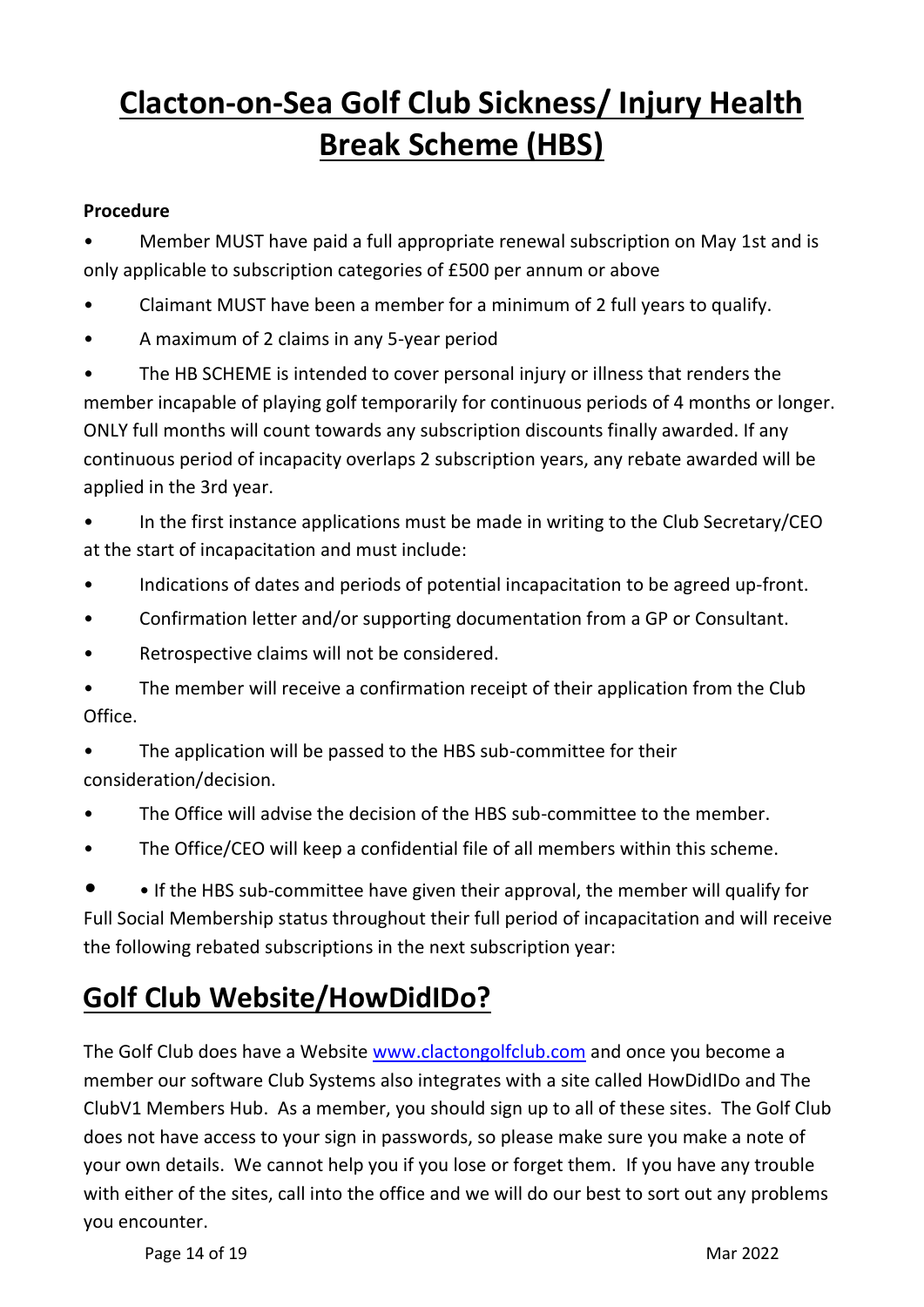# **Club Social Events for 2023**

| <b>Date</b> | <b>Event</b> | Date on Sale | <b>Dress</b> |
|-------------|--------------|--------------|--------------|
|             | TBA          |              |              |
|             |              |              |              |
|             |              |              |              |
|             |              |              |              |
|             |              |              |              |
|             |              |              |              |
|             |              |              |              |
|             |              |              |              |
|             |              |              |              |
|             |              |              |              |
|             |              |              |              |
|             |              |              |              |
|             |              |              |              |
|             |              |              |              |
|             |              |              |              |
|             |              |              |              |
|             | TBA          |              |              |
|             |              |              |              |
|             |              |              |              |
|             |              |              |              |
|             |              |              |              |
|             |              |              |              |
|             |              |              |              |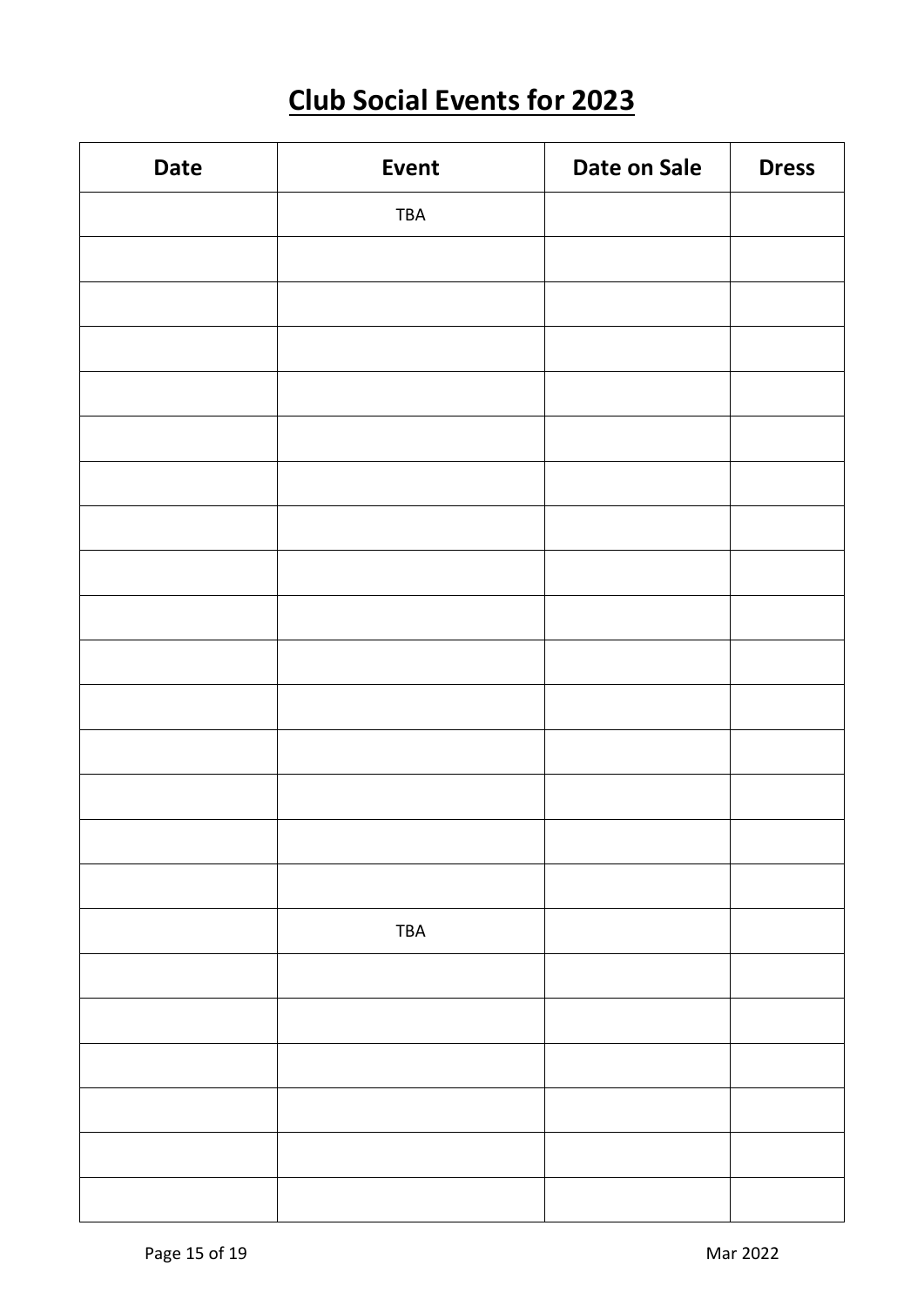# **CLACTON-ON-SEA GOLF CLUB LIMITED**

Registered Office: West Road, Clacton-on-Sea, Essex CO15 1AJ Registered Company No. 5822581<br>Tel: 01255 421919 remail: manager@clactongolfclub.com

email: [manager@clactongolfclub.com](mailto:manager@clactongolfclub.com)

#### **APPLICATION FOR FULL ADULT PLAYING MEMBERSHIP**

The issue of this form does not confer acceptance of membership. It does not give any rights to the applicant until elected a member of the Club and all fees have been paid. The applicant, if successful, must retain the attached Memorandum & Articles of Association and Byelaws of Clacton-on-Sea GC Ltd.

**Section A – About You**

*Applicants for membership must fully complete all parts of the application form*

|                 | $TITE:$ (Mr, Mrs, Miss, Ms, or other) |
|-----------------|---------------------------------------|
|                 |                                       |
|                 |                                       |
|                 |                                       |
|                 |                                       |
| <b>ADDRESS:</b> |                                       |
|                 |                                       |
|                 |                                       |
|                 |                                       |
|                 |                                       |

#### **Declaration**

**COLORGIST COLORGIST CONSTRUCTED documents and other Club media.** I, the undersigned, herewith apply for membership of Clacton-on-Sea Golf Club Ltd and acknowledge receipt of the Memorandum & Articles of Association and Byelaws of the Club. I undertake to acquaint myself with these and Club regulations and be bound by them. Pursuant to Clause 6 of the Memorandum of Association, I promise to pay One Pound (£1.00) towards the cost of dissolution and the liabilities incurred by the Club while I am a member of the Club is dissolved while I remain a member, or within one year after I cease to be a member, as may be required for payment of the Club's debts and liabilities contracted before I cease to be a member of the Club, and I hereby consent to become a member on these terms on approval by the Directors**. I consent for my name, photograph, telephone number and email address to be published in Club** 

*Signature: \_\_\_\_\_\_\_\_\_\_\_\_\_\_\_\_\_\_\_\_\_\_\_\_\_\_\_\_\_\_\_\_\_\_\_\_ Date: \_\_\_\_\_\_\_\_\_\_\_\_\_\_\_\_\_\_\_\_\_*

**Confidential Personal Questionnaire**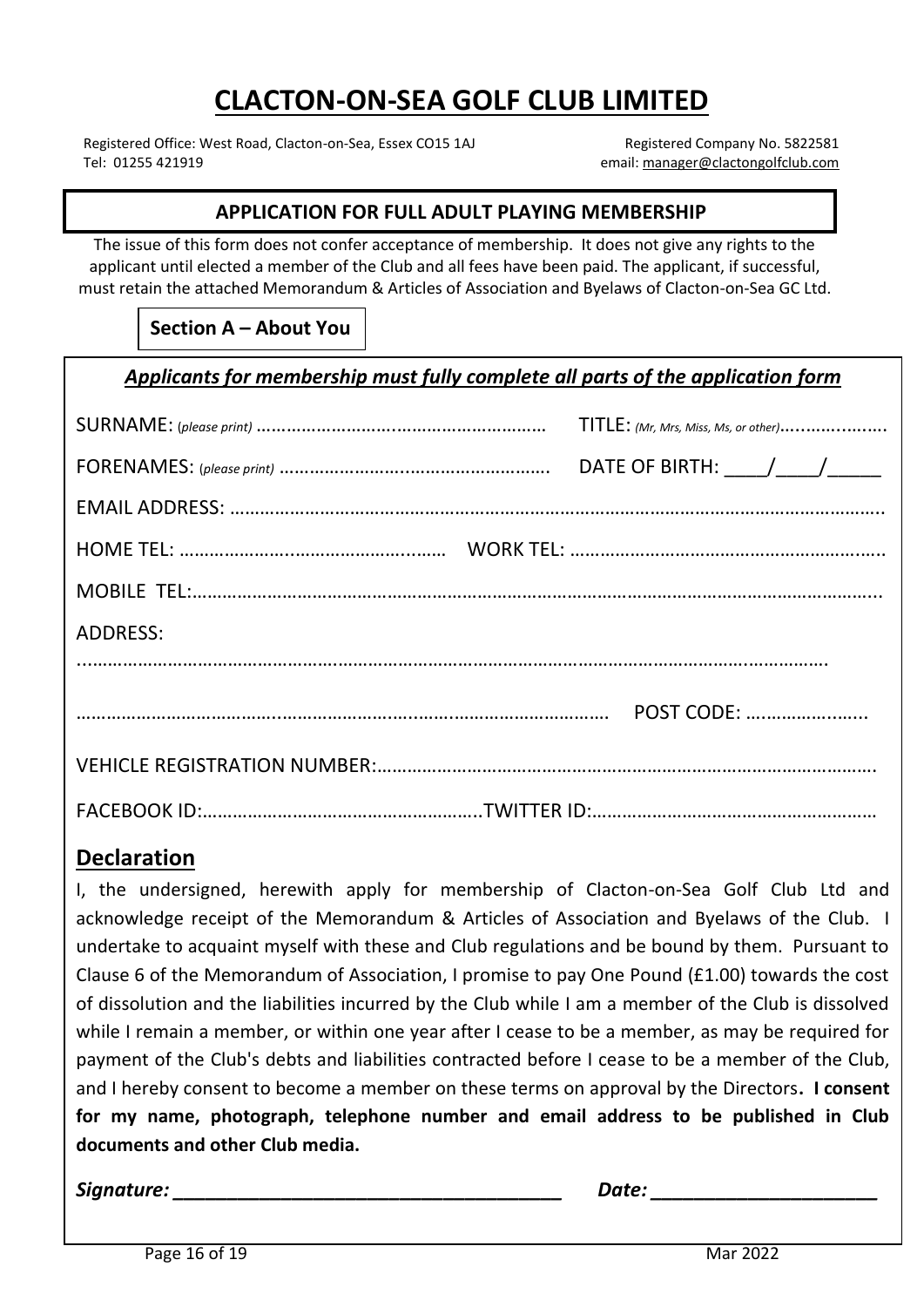To enable your application for membership to be considered this questionnaire must be fully completed. This form will not be displayed but used only for official Club administrative purposes.

| <b>Section B - Golf &amp; Sporting</b>                                                                                                                   |  |
|----------------------------------------------------------------------------------------------------------------------------------------------------------|--|
| Have you ever been a member of another Golf Club?                                                                                                        |  |
| If 'yes' state names and dates of membership                                                                                                             |  |
| What is your current handicap?                                                                                                                           |  |
|                                                                                                                                                          |  |
|                                                                                                                                                          |  |
|                                                                                                                                                          |  |
| If 'yes' state the sport(s) and dates of participation                                                                                                   |  |
| Other than the golf clubs above have you ever been a member of any sports or social clubs?                                                               |  |
| If 'yes' state: name of club / dates of membership / details of positions of responsibility<br>served                                                    |  |
|                                                                                                                                                          |  |
|                                                                                                                                                          |  |
| In respect of any golf, sports or social clubs has any Committee or Board ever reprimanded<br>If 'yes' you must give full details here                   |  |
|                                                                                                                                                          |  |
| Have you ever had your membership of any golf, sports, social club etc. suspended or<br>terminated? $(Y/N)$<br>If 'yes' you must give full details below |  |
|                                                                                                                                                          |  |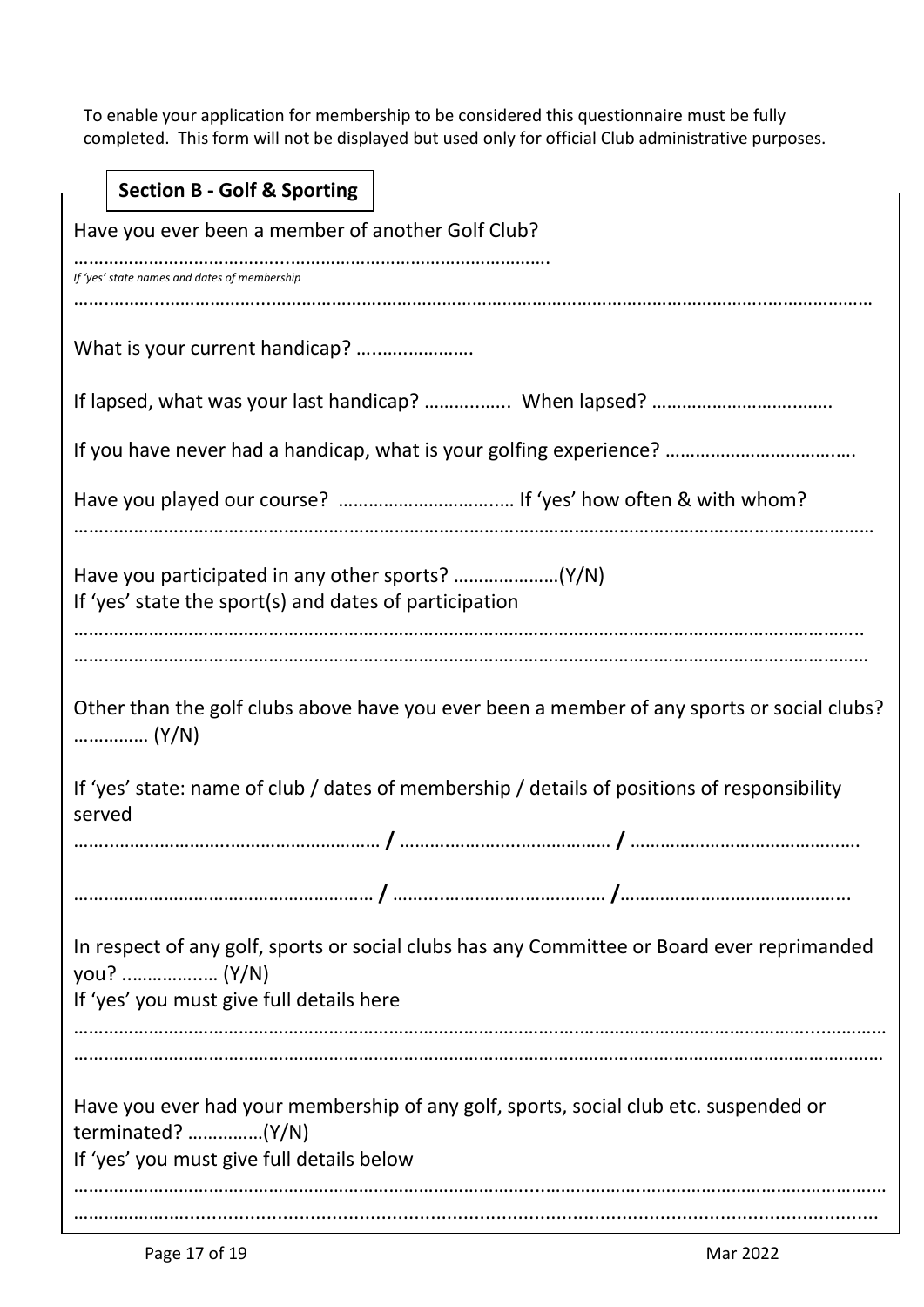| In respect of any golf, sports or social clubs has any Committee or Board ever reprimanded<br>you?<br>If 'yes' you must give full details here          |
|---------------------------------------------------------------------------------------------------------------------------------------------------------|
|                                                                                                                                                         |
| Have you ever had your membership of any golf, sports, social club etc. suspended or<br>terminated?<br>If 'yes' you must give full details below        |
|                                                                                                                                                         |
| Do you have any criminal convictions?  (Excluding those spent under the Rehabilitation<br>of Offenders Act)<br>If 'yes' you must give full details here |
|                                                                                                                                                         |
| Are you currently on, or have you ever been on, a sex offenders register or prevented from                                                              |
| The Club takes its responsibilities for our Junior members seriously and makes no apologies<br>for asking this question.                                |
|                                                                                                                                                         |

#### **Declaration:**

I hereby confirm that the above answers are truthful, correct and I have not omitted facts that would influence the Club's Interview Panel in determining my application. Furthermore, I promise to inform the Club should my answers to Section C (Discipline) change during my membership of the Club.

*Print full name Signature Date signed*

\_\_\_\_\_\_\_\_\_\_\_\_\_\_\_\_\_\_\_\_\_\_\_\_\_\_\_ \_\_\_\_\_\_\_\_\_\_\_\_\_\_\_\_\_\_\_\_\_\_\_\_\_\_\_\_ \_\_\_\_\_ **/**\_\_\_\_\_ **/**\_\_\_\_\_